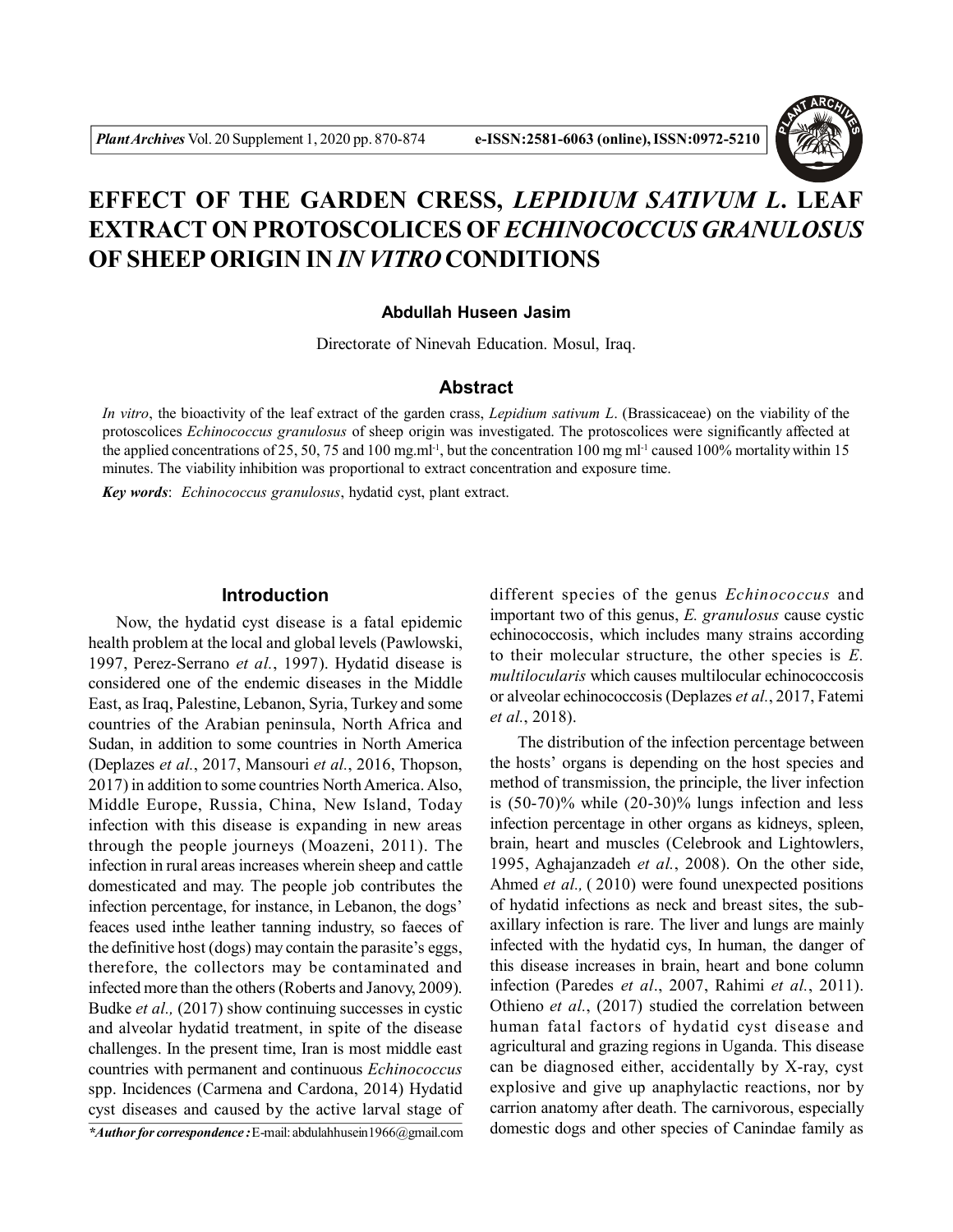the definitive host, there were, adult worms present in their intestines, the intermediate host is represented by a group of herbivorous as sheep, cattle and donkey, the human may accidentally become inter-mediate host. Infection of intermediate hosts through faeces of the definitive host (Zhang *et al.*, 2012, Budke *et al.*, 2013).

There are of hydatidosis treatments. But surgery one of preferred treatment methods, in spite of operational difficulties and impossibilities in some cases (Oryan and Alidadi, 2014), the chemical treatment is useful in cases of impossible surgical interference, the Al-Bendazole is more drug treatment, but the drug with low effect on the infected organ due to cyst thickness and dose the dose increasing for long period may cause side effects as diarrhea, nausea, vomiting, increase in aminotransferase enzyme and decrease of leucocytes count (Moazeni, 2011, Deplazes *et al.*, 2017). Every day, investigating centres and the World Health Organization (WHO) discover the new hidden role of manufactured chemicals by human beings and their side effects, so some of them became as fatal drugs. Now, there is blacklist of poisonous drugs and gradually increased and sometimes common ones added to that list (Arab agricultural development organization,1988). The hydatidosis is still and continues as fatal disease for together human beings and animals health, so that, the investigators are a focus on safe protoscoleces. It was found, the plant extracts have a safe bioactive effect, especially edible and eaten plants (Al-Abayday, 2012).

The garden crass, *Lepidium sativum* was tested for hydatid cyst disease treatment, the plant is annual herb, glabrous attaining a high up to 40 cm, seeds are smooth and brownish to reddish colour. The leaves are consumed by human beings salad (Kalipha, 2011). The plant is known to contain immidazole, Lepidine, gluconasturin, unsaturated fatty acids, B-carotenes, ascorbic acid, glucotropaelin and benzyl isothiocyanate, L. *sativum* have been widely used to treat several ailments in traditional system of medicine (Kalipha, 2011, Al-Haj, 2003, Al-Rubaiay, 1976).

The objective of the present study is to estimate *in vitro* how to range the secondary metabolites of aqueous extract of garden crass*,* L. *sativum* kills proto-scolices of *E. granulosus* of sheep origin with meaning full against the protoscoleces to be restricted their effects and distribution.

# **Materials and Methods**

Source of hydatid cysts: The infected liver with protoscolices of *E. granulosus* were obtained from a butchery in Mosul city, Iraq (36<sup>o</sup>20*'* 06*"* N 43<sup>o</sup>07*'* 08*"* E). After the infected sheep was sacrificed, the samples were soon brought to the laboratory by plastic container and proved with ice to being not affected by environmental temperature (Smyth, 1976). For obtain alive protoscolices, the outer surface of the hydatid cysts was twice sterilized by witted cotton with alcoholic iodine, after Smyth protocole (Smyth, 1985).

Estimation of protoscolices Viability: The viability of the protoscolices was estimated beyond Smyth and Barett (1988), alive protoscolices have a brilliant green colour, while dead ones stained with red colour. Also, the movement of the protoscolices is one of the important indicators in the vital examination. The viability of the protoscolices was calculated as in time zero for control according to (Metcalf *et al*., 1986).

Viability = *No of alive protoscoleces×* 100 / *Total of counted protoscoleces in sample*

In the present study, the protoscolices with viability 95% were used.

Plant material and extraction: Leaves of garden crass were brought from the local market, the leaves washed and dried in shelter grinded electric miller, mixed with distilled water and stirred for 24 hrs. then filtered through Whatman filter paper and evaporated on a rotary evaporator and reduced pressure to obtain the crude extract.

Statistical analysis: The experiments were designed with three replications in addition to controlling treatment. The aqueous extract of *L. sativum* was applied at 15, 25, 75, 100 mg.ml-1 concentrations, for 15, 30, 45 and 60 min for every concentration. The results were analyzed by ANOVA variance analysis and Duncan**'** s test with 0.01 probability.

# **Results and Discussion**

The (Table 1) shows *in vitro* significant difference between the treatments at  $P<0.01$  in the protoscolices viability, which treated with the aqueous extract of

**Table 1:** Effect of the aqueous leaf extract of garden cress on *Echinococcous granulosus* protoscolices viability of sheep origin*.*

|                        | D. | Sum of     | <b>Mean</b>   | $\mathbf{F}$ . |
|------------------------|----|------------|---------------|----------------|
| <b>Source</b>          | F. | squares    | <b>Square</b> | value          |
| Model                  | 19 | 69604.850  | 3663.413      | 28.39          |
| Concentration          | 3  | 3174.050   | 1058.016      | 8.20           |
| Time                   | 4  | 63085.266  | 15771.316     | 122.23         |
| Time $\times$ Concent. | 12 | 3345.533   | 278.794       | 2.16           |
| Error                  | 40 | 5161.333   | 129.033       |                |
| Corrected Total        | 59 | 74766.1833 |               |                |

ANOVA variance analysis (P<0.01).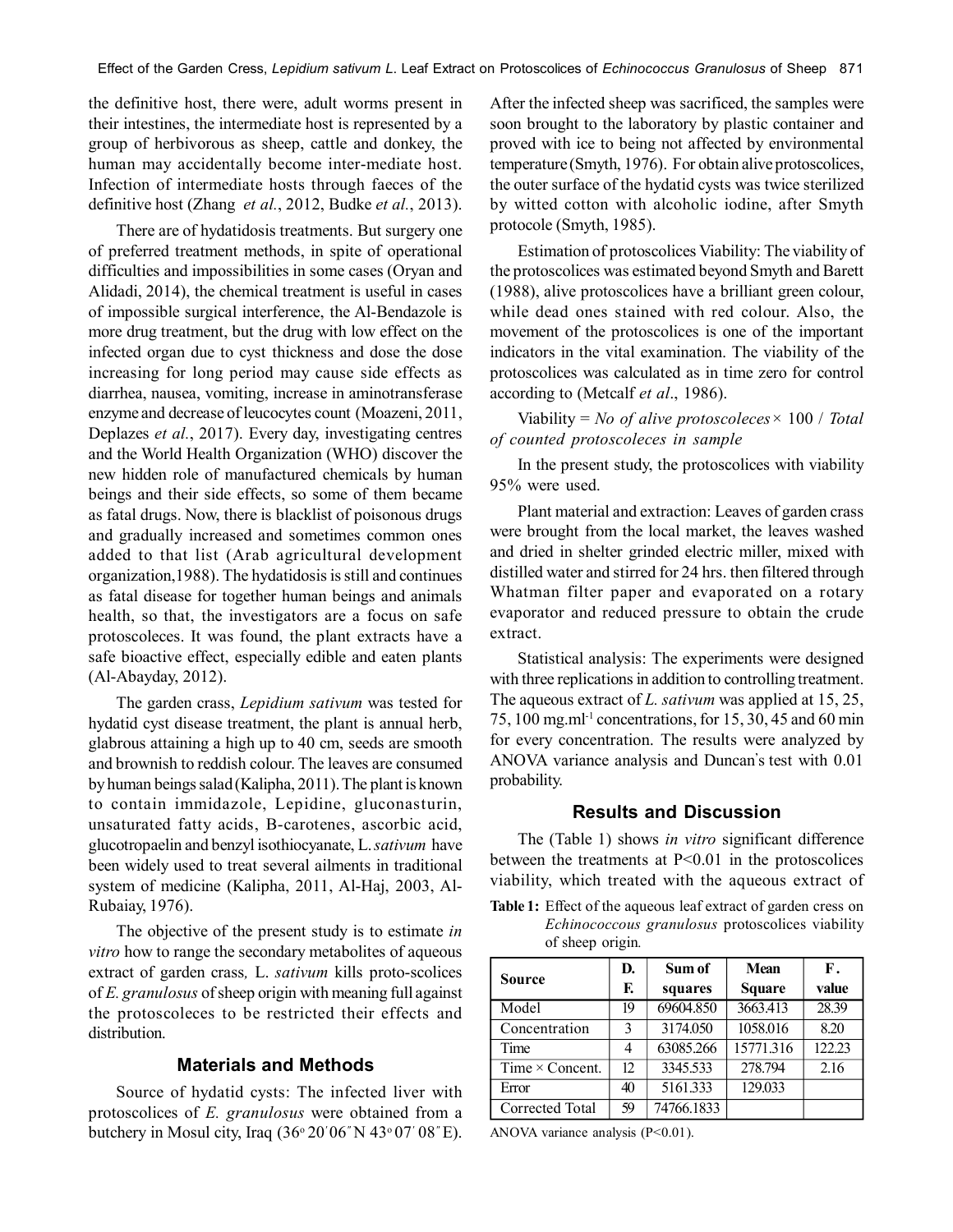| Time <sub>1</sub>       | Control | The percentage of viable protoscoleces after | <b>General average</b> |                    |           |                    |
|-------------------------|---------|----------------------------------------------|------------------------|--------------------|-----------|--------------------|
| Conc. $mg.l^{-1}$       | min.0   | $15 \text{ min.}$                            | 30 min.                | 45 min.            | 60 min.   | of concentration   |
| 25                      | 95%     | 74.66 efg                                    | 71.33 def              | 42.33 bc           | 33.66 b   | 65.25 C            |
| 50                      |         | $00.82$ fg                                   | 33.67 def              | 66.56 cde          | 53.00 cde | 55.50C             |
| 75                      |         | 34.00 b                                      | 35.33 eb               | 33.00 <sub>b</sub> | 10.33a    | 28.16 <sub>B</sub> |
| 100                     |         | 0.00a                                        | 0.00a                  | 0.00a              | 0.00a     | 0.00A              |
| General average of Time |         | 57.13 C                                      | 53.80 B                | 45.80 AB           | 38.40A    |                    |

**Table 2:** Effect of the aqueous leaf extract of *Lepidum sativum* on *Echinococcous granulosus* protoscolices viability of sheep origin*.*

Duncan's test P<0.01., Values fallowed by different litter are significant.

*Lepidium sativum* leaves. Duncans's test (Table 2) illustrates the effect of different concentrations of the aqueous extract with exposure times. The concentration 100 mg.ml-1 killed the protoscolices with mortality 100% at all the exposure times (60, 45, 30 and 15 min). The concentration of  $75 \text{ mg.m}$ <sup>11</sup> was significantly decreased the protoscolices viability to 33.10% at the exposure time 60 min. and it significantly differs with other exposure times 45, 30 and 15 min. but not a significant difference between the last three concentrations. The viability of the protoscolices was significantly decreased at 50 mg.ml<sup>-1</sup> concentration to 53.00% after exposure time 30 min. but in case of exposure times 60, 45 and 30 min. significantly differences at 15 min. The viability of the protoscolices treated with the  $25$  mg.ml<sup>-1</sup> extract not exhibited significant differences between 60 and 45 exposure times, but all of them caused a significant decrease in viability to 33.66 and 42.38% respectively. Also, 25 mg.ml<sup>-1</sup> treatment, the times 60 and 45 significantly differ with 30 and 15 times and not significant differences between the later (30 and 15 min.).

For the total average of the concentrations, table 1 is exhibit significant difference at P<0.01. The concentrations 100, 75, 50 and 25 mg.ml-1 decrease the protoscolices viability to 0.00, 28.17, 55.50 and 65.25% respectively. The total average of exposure time appeared no significant difference between the times 60 and 45 min., but caused significant decreasing in protoscolices viability to 38.40 and 45.80% respectively. The treatment for 60 min. was significantly different with times 30 and 15 mines, which decreased protoscoleces viability to 53.80 and 57.13% respectively. without a difference in effect viability between them. Not found a significant difference between the times 45 and 30 min. while significant decrease in viability of protoscoleces from 95% in control to 45.80 and 57.13% sequentially.

These results illustrate clear to effect the aqueous leaf extract of *L. sativum* on protoscolices of *E.granulosus* of sheep origin, also, this effect proportional increases with extract concentration and exposure time. The concentration of leaf extract  $100$  mg.ml<sup>-1</sup>, which causes 100% mortality at the exposure time 15, 30, 45 and 60 min. agree with Al-Kashab (2014) results for the same concentration of *Rula graveolens* extract which caused mortality only at exposure times 60 and 45 min. The present extract less effective than Al-Shawani (2011) findings, who used *Punica granatum* leaf extract 60 mg.ml<sup>-1</sup> concentration for 45 and 60 min. then the protoscolices decreased by 11.66% for min. The present results a similar with Faris (20143) for 100 mg.ml<sup>-1</sup> for *Popular* sp. extract, which decreased protoscolices viability to 7.67% after 15 min.

The present results, nearly agree with Hosseini *et al*., (2006), who used 50% glucose solution, which caused 97.3% mortality during 5 min. The present results differ with Al-Aboody (2001) study, where used the aqueous extract of *Plantago lanceolata* L. arrested the protoscolices viability after three days of the application. Also, Elissondo *et al.,* (2006) found 10 mg.ml-1 Flobendazole more active and kill the protoscolices within 30 days. In contrast with Hameed (2010), the same concentration (100 mg.ml-1) of the fungus *Aspergillus nige*r caused only 0.125% mortality during 72 hours.

The inefficiency of biochemical ingredients gives the garden crass More activity in kill and inhibition of the protoscoleces of *E. granulosus* of sheep origin in relation to other plant extracts in previous studies.

## **Conclusion**

The aqueous extract of the garden crass, *L. sativum* has conspicuous activity in kill and reduce the protoscolices viability. This is proportionally increased with the extract concentration and the exposure time table 2. Moreover, partitioning of the extract with suitable separation technique, will give us the specific active ingredients and show the mechanism of their effect on the viability of *E. granulosus in vitro*.

## **References**

Aghajanzadeh, M., F. Safarpoor, H. Amani and A. Alavi (2008). One-tage Procedure for lung and hydatid cysts. *Asian Cardio vase Thorac Ann*., **16:** 392-395.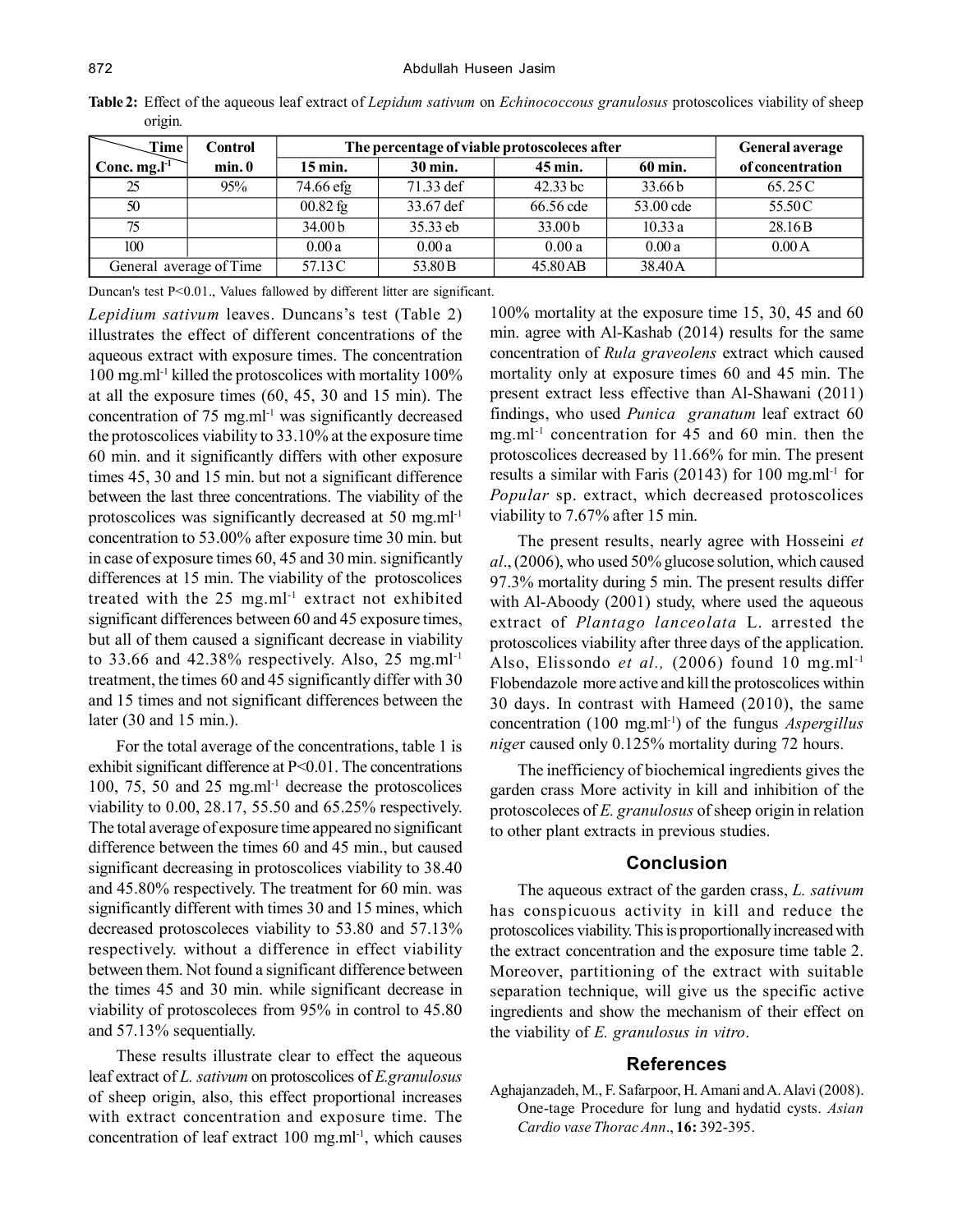Effect of the Garden Cress, *Lepidium sativum L*. Leaf Extract on Protoscolices of *Echinococcus Granulosus* of Sheep 873

- Ahmed, S., S. Jalil, Y. Saleem, B.A. Suleman and N. Chughtai (2010). Hydatid cyste at unusual sites: Reports of two cases in the neck and breast. *J. Pak. Med .Asso.,* **60:** 232-234.
- Al-Abayday, S.M. (2012). Effect of aqueous and alcoholic extracts of seeds of *Anethum graveolens, Brassica nigrs* and leaves of *Allium porrum* on the viability of *Echinococcus granulosus* protoscoleces of sheep origin *in vitro* and *in vivo* (master's thesis) Mosul. Mosul University.
- Al-Aboody, A.K.J. (2001). Inhibtion of *Echinococcus granulous* protoscoleces with extracts of some medical plants (master's thesis) Baghdad. Baghdad University. 115.
- Al-Haj, Y.T. (2003). The plant and Alternative medicine" Daril Arabia for sciences 1<sup>st</sup> Ed. Beirut, Lebanon. 422.
- Al-Kashab, M.H.A. (2014). Effect of aqueous and alcoholic extracts of leaves of *Crataequs azarolus, Camelli sinesis* and *Ruta graveolens* on the viability of *Echinococcus granulosus* protoscoleces of sheep origin *in vitro* and *in vivo* (master's thesis) Mosul. Mosul University.108.
- Al-Rubaiay, D.J. (1976). The arabian encyclopedia of medical herbs, DarEhia Al-Tourath Al-Arabi (1<sup>st</sup> ed.) Beirut, Lebanon. 668.
- Al-Shahwani, T.A.S. (2011). Effect of aqueous and alcoholic extracts of leaves of *Juniperus exycedrus, Morus alba* and *Punica granatum* on the viability of *Echinococcus granulosus* protoscoleces of sheep origin *in vitro* and *in vivo* (master's thesis) Mosul. Mosul University. 162.
- Arab agricultural development organization (1988). Medical aromatic and poisonous plants in Homeland, Khartoum. 477.
- Budke, C.M., H. Carabin, P.C. Ndimubanzi, H. Nguyen, E. Rainwater, M. Dickey, R. Bhattarai, O. Zeziulin and M.B. Qian (2013). Asystematic review of the literature on cystic echinococcosis frequency wordwide and its associated clinical manifestation. *Am. J. Trop. Med. Hyg*., **88(6):** 1011- 1027.
- Budke, C.M., A. Casulh and P. Kren (2017). Cystic and alveolar echinococcosis: Successes and continuing chellanges. *J. Pntd.*, **(4):** 5477.
- Carmena, D. and G.A. Cardona (2014). Echinococcosis in wild carnivorous species Epidemiology, genotypic diversity and implication for veterinary public health. *Vet. Parasitol*., **202(3-4):** 69-94.
- Celebrook, A.L. and M.W. Lightowlers (1995). Lack of an association between hydatid disease and autoimmunity. *Parasite Immunol*., **17:** 219-22.
- Deplazes, P., L. Rinaldi, R.C.A. Alvarez, P.R. Torgerson, M.F. Harandi, T. Romig, D. Antolova, J.M. Schurer, S. Lahmar, G. Cringoli, J. Magambo, R.C.A. Thompson and E.G. Jenkins (2017). Global distribution of aveolar and cystic echinococcosis. *Adv. Parasitol*., **95:** 315-493.
- Deplazes, P., L. Rinaldi, R.C.A. Alvarez, P.R. Torgerson, M.F. Harandi, T. Romig, D. Antolova, J.M. Schurer, S. Lahmar,

G. Cringoli, J. Magambo, R.C.A. Thompson and E.G. Jenkins (2017). Global distribution of aveolar and cystic echinococcosis. *Adv. Parasitol*., **95:** 315-493.

- Elissondo, M., M. Dopchiz, L. Ceballos, L. Alvarez, S. Sánchez-Bruni, C. Lanusse and G. Denegri (2006). *In vitro* effects of flubendazole on *Echinococcus granulosus* protoscoleces. *Parasitol. Res*., **98:** 317-323.
- Faris, R.K. (2013). Effect of aqueous and alcoholic extracts of leaves of *Quercus libani, Poulus aeuphratica* and *Tilia Cordata* on the viability of *Echinococcus granulosus* protoscoleces of sheep origin *in vitro* and *in vivo* (master's thesis) Mosul. Mosul University. 118.
- Fatemi, E.A., B. Sarkari and F. Mikaeili (2018). Genetic variability of antigen B8/1 among *Echinococcus granulosus* isolates from human, cattle and sheep in Fars province southern Iran. *Rep. Biochem. Mol. Biol*., **6:** 164-169.
- Hameed, N.M. (2010). *In vitro* evaluation of the activity of *Aspergillus niger* extracts on the viability of protoscoleces of hydatid disease: *Tikrit Medical J.,* **16(2):** 156-168.
- Hosseini, S.V., K. Ghanbarzadeh and Z. Barzin (2006). *In vitro* protoscolecidal effects of hypertonic glucose on protoscoleces of hydatid cyst. *Korean J. Parasitol*., **44(3):** 239-242.
- Kalipha, H. (2011). Herbs paradise" Daruillsra a for publishing (2nd ed.) Amman, Jordan. 353.
- Mansouri, M., B. Sarkari and G.R. Mowlavi (2016). Helminth parasites of wild boars. Sus scrofa, in Bushehr province. Southwestern Iran. *J. Parasitol.,* **11:** 377-382.
- Metcalf, J.A., J.I. Gallin, P.W.M. Nanseef and R.K. Root (1986). Transduction Mechanism Receptor Expression. In: Labroatory Manual of Neutrophil. Function. Raven. Press. New York.
- Moazeni, M., C. Alipour and M.R. Mahali (2011). *Echinococcus granulosus*: *in vitro* effectiveness of warm water on protoscolices. *Parasitololgy*., **127(1):** 14-17.
- Oryan, A. and S. Alidadi (2014). Cystic Echinococcosis: With Emphasis on treatment Option. *Top. Med. Surg*. **1:** 112.
- Othieno, E., A.L. Okwi , E. Muper, E. Zeyhle and P. Oba (2017). Risk factors associated with Cystic echinococcosis in humans in selected pastoral and agro-pastoral areas of Uganda. *Int. J. One Health.,* **3:** 1-6.
- Paredes, R., V. Jimenez, G. Cabera, D. Iraquen and N. Galanti (2007). Apoptosis as apossible mechanism of infertility in the *Echinococcus granulosus* hydatid cysts. *J. Cell Biochemic*., **100(5):** 1200-1209.
- Pawlowski, Z.S. (1997). Terminology related to *Echinococcus* and echinococcosis. *Acta Trop.*, **67:** 1-5.
- Perez-Serrano, J., G. Genegri, N. Casado, Z. Radrigue and F. Caabriro (1997). *In vivo* effect of albendazole and albendazole sulphoxide on development of secondary echinococcosis in mice. *Int. J. Parasitol.,* **27(11):** 1341-1345.
- Rahimi, M.T., M. Sharifidini, A. Ahmadi, B. Laktarashi, S.A. Mahdavis and E.B. Kia (2011). Hydatidosis in human and